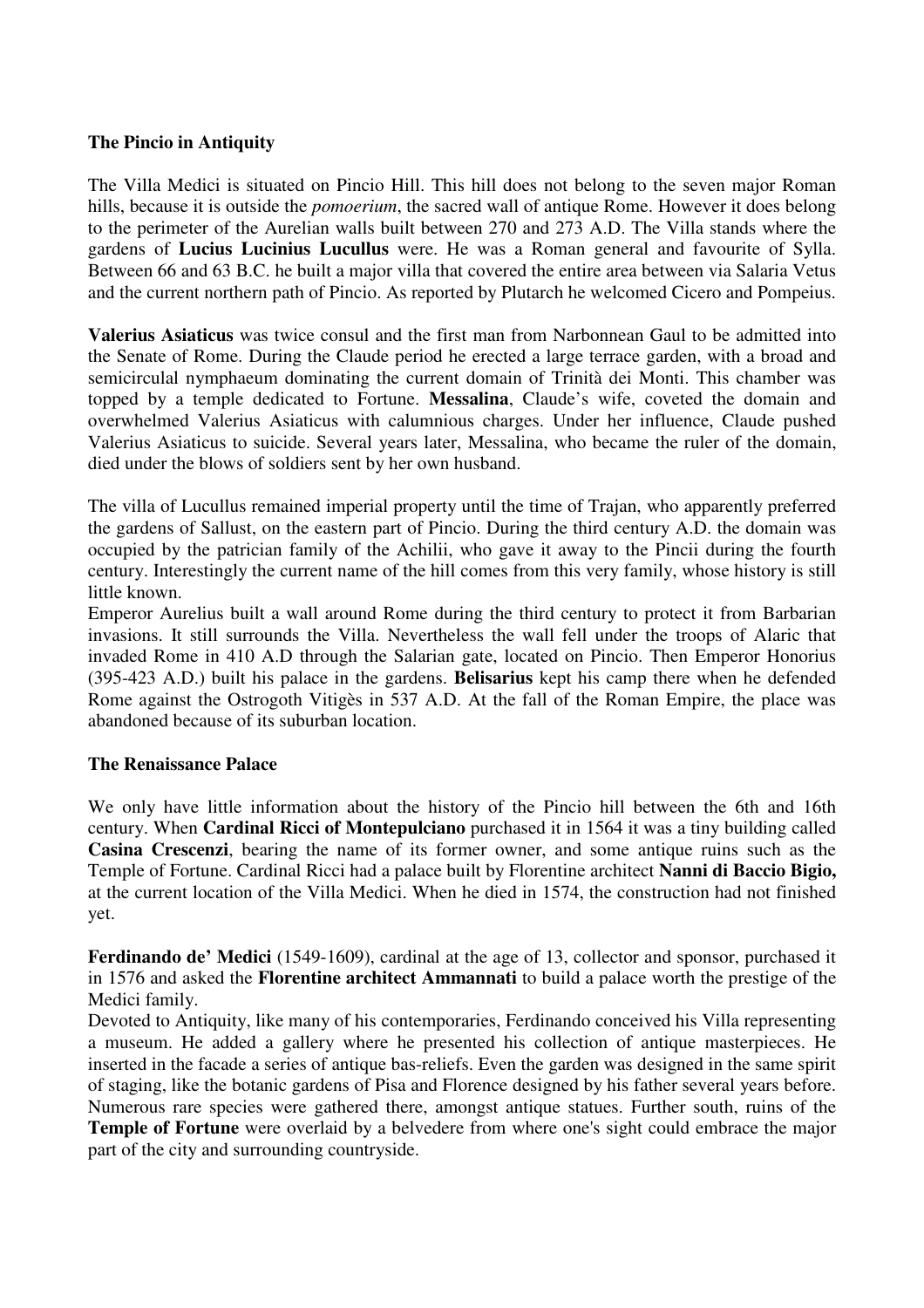Far from sight a small pavilion was built ordered by Ferdinando de' Medici inside one of the old towers of the Aurelus wall. It had a sight on the Roman countryside and was composed of a main room and a smaller one with a narrow balcony. The recent restoration of those rooms have highlighted a beautiful decoration from the workshop of Jacopo Zucchi, painted in 1576-1577. It represented a grapevine populated by a multitude of birds. The lobby was decorated by Zucchi, student of Vasari who painted grotesques and views from the Villa at different times, as well as allegories and scenes from Esope's fables. In 1587 Cardinal Ferdinando de' Medici was called to Florence to replace Francois the First on the throne of Tuscany. He left the decoration of the Villa partly unfinished. The most precious statues and the comprehensive set of the collections were moved to Florence. The Lorraines, heirs of the Great Duchy of Tuscany sold the Villa in 1803.

# **The Villa Medici from Balthus to today**

In 1961 **the painter Balthus** was appointed director of the Villa Medici, the French Academy at Rome. He launched a vast campaign of restoration in the spirit of Renaissance. Casts of statues were put in the gardens, like the group of the Niobides. Frescoes from cardinal Ricci's period were restored after having been revealed following many previous washings. Finally, the creation of exhibition halls expressed the will to cultural openness of the Villa formulated by Culture minister André Malraux.

Archaeological diggings led several times by the French School at Rome generated major discoveries about the antique period. Therefore, it has been possible to comprehensively explore the ruins of Roman emperor Honorius' palace (early Vth century) buried beneath the piazzale (square) in front of the loggia.

#### **The Loggia**

The facade of the Villa opens on the gardens that inspired numerous masterpieces such as engravings from Pinaresi, imaginary views by Claude Lorrain, as well as Norblin and Duprè's painting representing the *Party organized by Chateaubriand for the Archduchess Helen of Russia* (1829) or the photographs by the Alinari brothers. The beautiful columns of cipolin and Egyptian granite frame the rich polychrome inlay of marble placed in front of the fountain of Mercury. It is a copy of a sculpture by Gaimbologna currently at the museum of Bargello in Florence. Two lions evoke both Florence, Leo X and Ferdinando de' Medici, who was born under the sign of Leo. The spheres under the legs of the lions on the banister refer to the arms of the Medici family.

# **The Grand Salon**

The Grand Salon was designed during the cardinal de' Medici time to be a place of celebrations and receptions. Its windows open on a unique panorama on the Eternal City. From the 19th century to Balthus it housed the library of the Academy. Balthus wished to restore the Renaissance-like genuine spirit of the Lounge. He moved the library and cleaned the paintings to restore the essential green colour of the Lounge. This colour is now called "A la Balthus" because it is a heterogenic tint that thrills visitors. The Great Lounge was later decorated with tapestries from the Gobelins workshop brought to Rome in 1726. They previously decorated the Mancini palace, the former directorate of the French Academy of Rome during the presidency of the painter Nicolas Vleughels (1725-1737). Those Indian-style tapestries represent hunting scenes and animal fights.

#### **The Ferdinando de' Medici Gallery**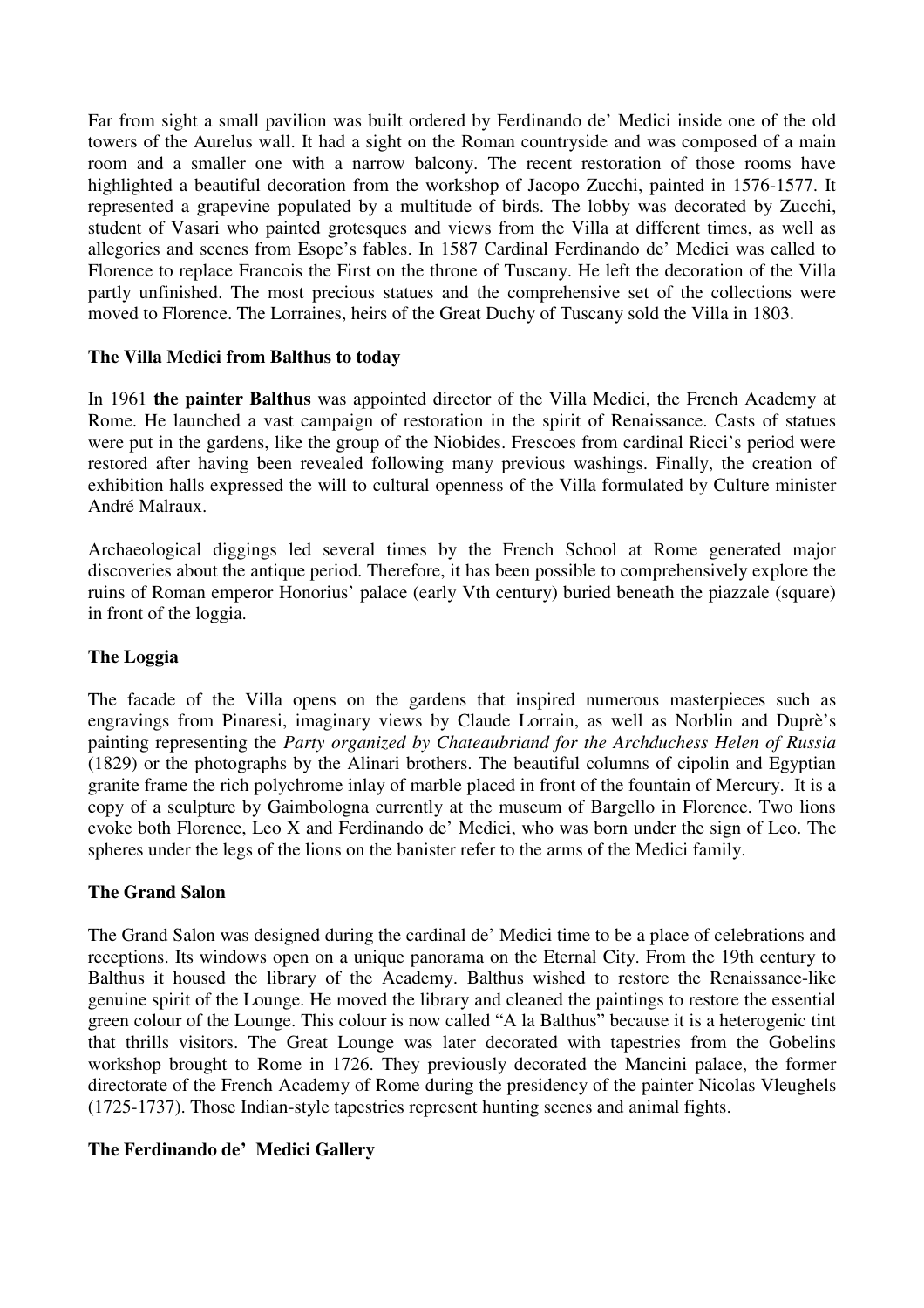The Gallery is adjacent to the Lounge suite. It was conceived to show collections of antiques owned by Ferdinando de' Medici. A great number of travellers came from all over Europe to admire his collections. Between 1587 and the end of the 18th century, after his departure, the collections were transferred to Florence. During the 19th century, once the Villa had become the headquarters of the French Academy in Rome, its artists showed their pieces of art in the Gallery of moulding, reproducing antiques from Roman times. Thereafter the Gallery was been divided in three parts, the library and two reception halls, under the Balthus administration.

### **The Bosco studio**

The studio is located under the Bosco terrace. It was represented by Diego Velasquez during the 17th century in a famous painting now in the collection of the Prado museum of Madrid. The Bosco studio was the location of the ephemeral Museum of the Villa Medici, between 1933 and World War II. Later it became Balthus' workshop in the 1960s and 1970s. It is nowadays a well-known exhibition location for contemporary artists.

### **The Cardinal's bedroom**

When he bought the Ricci Palace Cardinal Ferdinand de' Medici asked Jacopo Zucchi to decorate his apartments above a loggia he just enlarged. The apartments are composed of three rooms which open to the piazzale and the finely decorated gardens. The first room is the Chamber of the Elements, the second one is called the Chamber of the Muses, and the third one is the Chamber of Jupiter's' loves. Cosimo III, who considered those decorations too licentious, had them destroyed by fire during his journey to Rome in 1700. The Cardinal Ferdinando de' Medici slept in the Chamber of the Muses. On the typical Florentine ceiling are painted women carrying their symbols. They are surrounded by square and hexagonal paintings. Those women are the muses of the neoplatonic tradition ruling the movement of each planet. They are all surrounded by a frieze presenting the history of Hercules and Minerva, prominent gods inspiring the horoscope of Ferdinando de' Medici. His father Cosimo I is told to have seen in his birth's horoscope signs of royal destiny. As Ferdinando was the fifth son of Cosimo I his father decided to hide the document predicting the death of his four first sons. Indeed three of them died very young. In Rome, Ferdinando, who knew the document, decided to make it self-fulfilling by showing it through the ceiling of his suite. Undoubtfully he sought the Saint See. In 1587 when his elder brother Francesco I died, he replaced him at the head of the Great Duchy of Tuscany. A very providential death that Ferdinand might have taken part in planning.

# *A Florentine Villa in Rome***, by Cécile Beuzelin**

#### **From the** *vigna* **to the villa**

Pincio Hill did not lose the prestige it had gained in the Antiquity, during the Renaissance. It was a peaceful area covered with gardens. The "Eighth Hill" of Rome offered a breathtaking view of the city. Indeed it was still flushed with antique buildings at the beginning of the 16th century. Nero's tomb, the temples of Fortune and Hope and Jupiter's nymphaeum among others attracted enlightened collectors who wished to discover the ancients' contemplative way of life, the otium described by Horace and Pline. It is for instance the case with Marcello Crescenzi, owner of what seemed to be the original building of the current villa. He bought the site circa 1543 and asked the Florentine architect Nanni di Bacio Bigio to build a casino with a small tower, corresponding nowadays to a section of the northern aisle of the villa.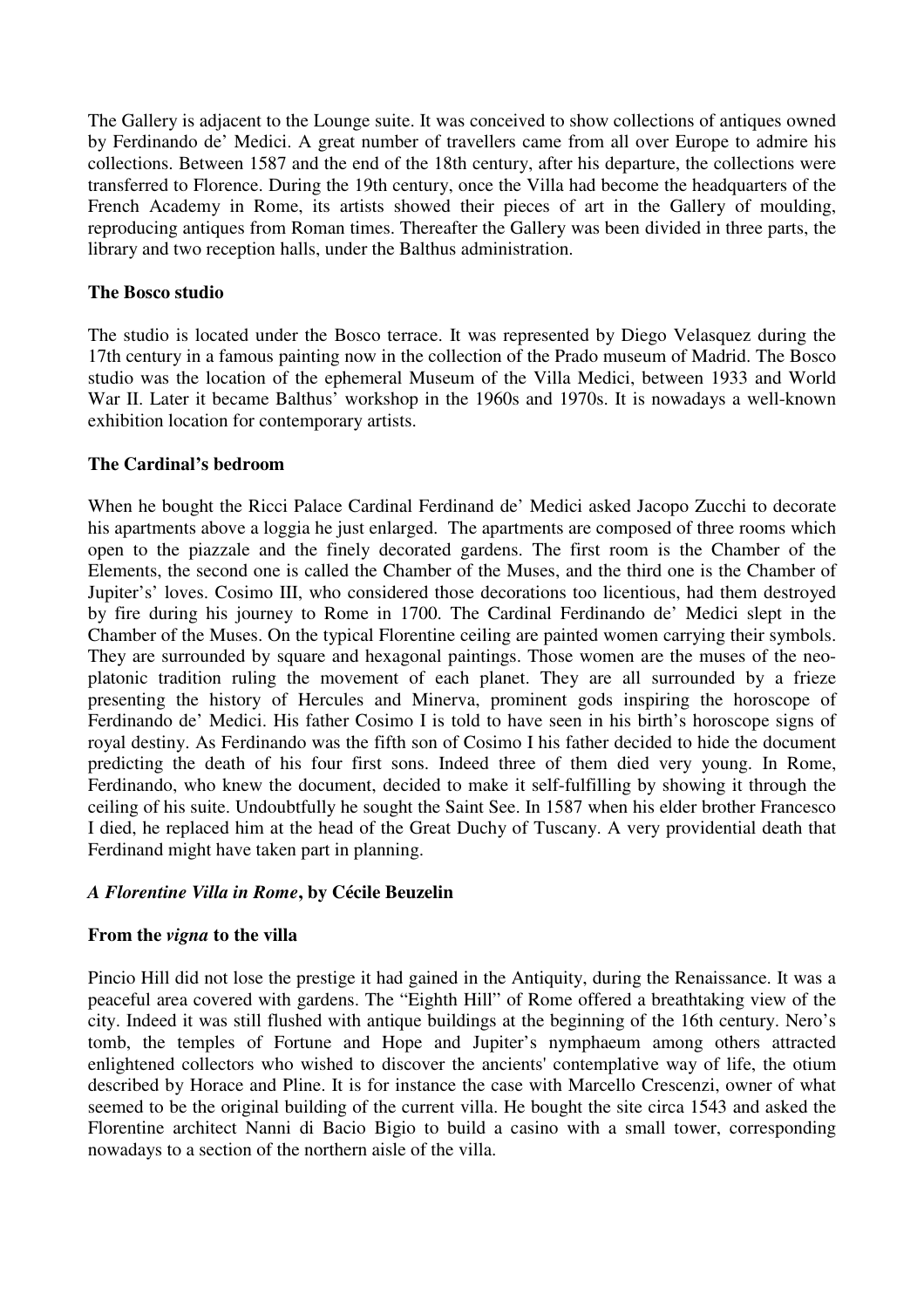# **The Villa of Cardinal Ricci's and its architects: Nanni di Baccio Bigio and Giacomo della Porta**

Cardinal Giovanni Ricci da Montepulciano bought the Vigna Crescenzi on May 30, 1564. At the time he was one of the greatest builders in Rome. He had built the prefecture of the pontifical House (1550), a villa in Frascati (1551) and had enlarged and had finished the building of a palace via Giulia, currently the palace Ricci-Sachetti (1552-1557). This palace was decorated with frescoes by the Florentine artist Francesco Salviati. For those architectural projects he called Nanni di Baccio Bigio, a rival of Michelangelo and a famous villa builder. Nanni learnt his profession mainly on the site of San Pietro, under the orders of Antonio da Sangallo, from whom he learnt his architectural touch. He fancied mansonry walls with reenfored angles, heavy cornices, loggias with columns and Doric and Tuscan orders. From 1564 Nanni started to work on the Villa Ricci. He followed the initial structure of the Casino Crescenzi, such as the northern wall. He entirely modified the lower levels and built a staircase. On the city side, he lowered the level of the ground, creating a place that connected the building with Trinità dei Monti. In 1567 an expansion to the south revealed numerous antique masterpieces: the path to the Aqua Vergine, a vaulted cistern instated for domestic use, but also two stairs that transformed the villa's facade to make it look more like the Farnese palace. From the beginning the villa seemed to be conceived to present an austere and medieval facade on the street while showing an open facade on the gardens, thanks to the loggia. When Nanni died in 1568 it seemed that the architect Giacomo della Porta continued the work, finishing the loggia, which explains the choice of an ionic order, reinterpreted with a small *mascherone*, very much inspired by those of Michelangelo.

# **Cardinal Ferdinando de' Medici and the art of resorting between Florence and Rome**

In 1563 Ferdinando de' Medici, son of Cosimo I de' Medici and Eleanor of Toledo, was appointed cardinal by Pope Pio IV and became Lord of the Church of Santa Maria in Dominica in Rome two years later. It had been a former charge of his cousin Giovanni, Pope Leo X. Ferdinand then settled in the Florence palace, at the Field of Mars, but encountered the same issues as his cousin had at the time. Leo X indeed wanted to construct a monumental palace that would have an opening on the Navonna place by gathering several properties of the family. The project being abandoned, the pope started the construction of the Villa Madama. This new plan was to be interrupted by the death of his architect, Raphael, in 1520, then by his own death one year later. Ferdinando bought the Villa Medici from the heirs of Cardinal Ricci on January 9, 1576. It was probably because he had faced several failures on trying to buy other properties in Rome. But this choice was not randomly made. Ricci was born in Montepulciano, Tuscany, and made an alliance with Cosimo I de' Medici during the Sienna war. He also initiated the appointment of Ferdinando as cardinal. He soon became his friend and protector in Rome, while teaching him art antique research. Ferdinand became a connoisseur and frequented a lot of artists and collectors such as the sculptor Benvenuto Cellini, the artist and antique collector Gherardo Spiri. He also knew Bartolomeo Ammannati, whom he appointed as his personal architect. Starting in autumn 1577, he himself negotiated the purchase of the collection of antiques Della Valle-Capranica to present it in his Roman villa on the Pincio hill. He reserved an area to show the bas-reliefs and built, on the southern side, the gallery to present the statues. The bas-reliefs were not added to the facade before 1584, because of complicated negotiations with the Capranica family.

# **The Florentine tradition of the Villa**

The Florentine style of the Villa was a strong feature of Ferdinando's childhood. He saw his father restoring the Villa di Castello. The link between the Medici family and suburban villas is deeply rooted in the family's history. The Medici made their fortune with land depending from the villas of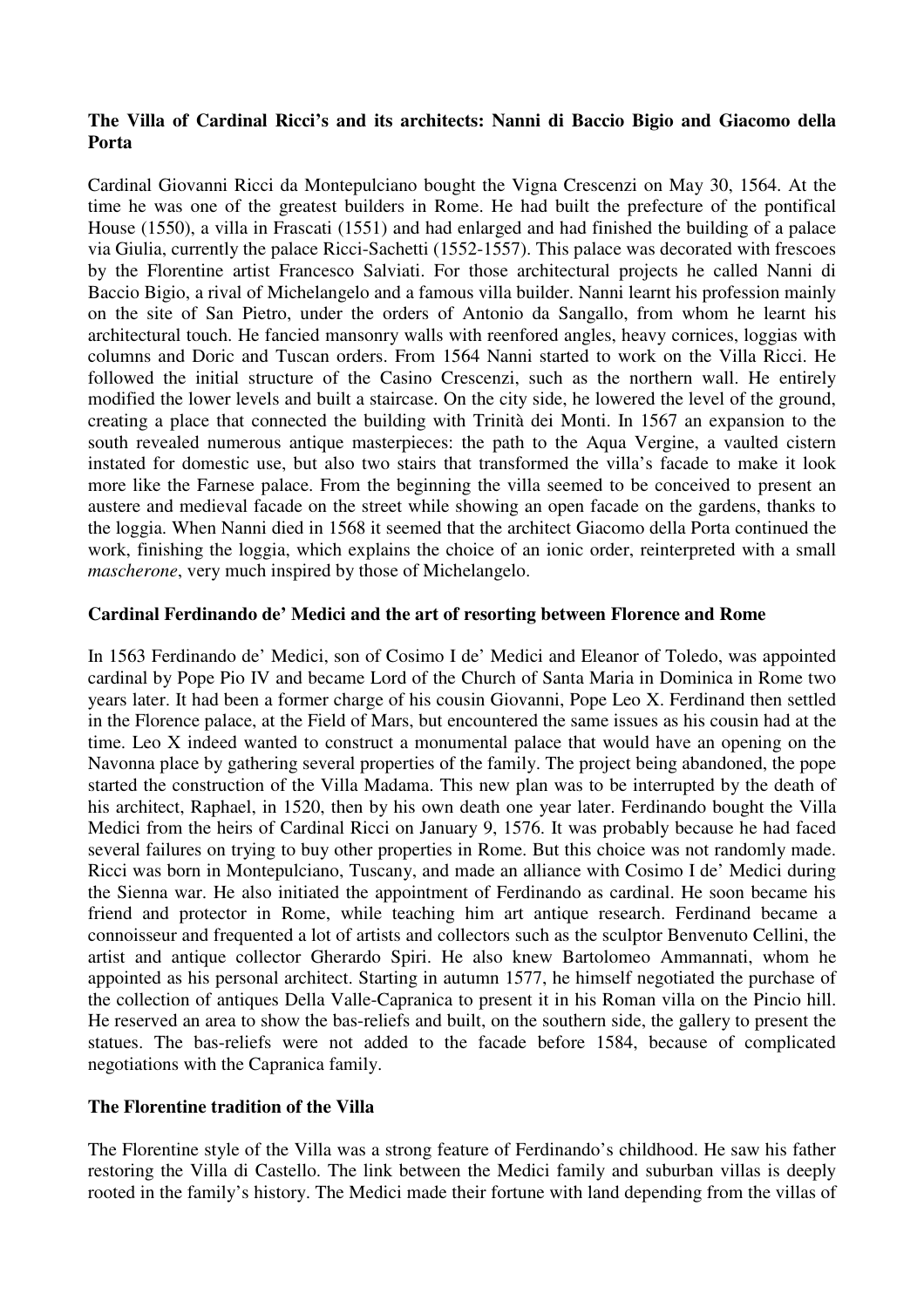Trebbio and Caffagiolo, in the Mugello area close to Florence. Because of their isolated locations those villas had a strong defensive aspect. They are often designed with a frame of heavy fortifications with few and tiny openings. They also include a main tower to watch remote areas and potential threats. The Villa di Careggi in Florence was also in Ferdinando's mind. It was indeed the headquarters of the Neoplatonic Academy created by Cosimo the Ancient and Marsile Ficin, and then continued under Lorenzo the Magnificent. As for the Villa Petraia in Florence, offered to him by his father Cosimo I in 1566, Ferdinand had it decorated by the engineer David Fortini. He was the son-in-law of the famous engineer and sculptor from Florence Niccolo Tribolo, whom he worked with to design the gardens of the neighbouring villa in Castello. In 1570 Ferdinand himself supervised the works of the gardens and imported lots of sculptures to Rome from the land of Petraia. His passion for Medici Florentine villas was also expressed through his order to the Flemish painter Giusto Utens to decorate his apartments in the villa of Arminimo. There were the famous symbols present of all properties of the Medici in Florence. Therefore it is the Villa Medici that is much closer to Medici Florentine Villas than suburban Roman ones. For instance, the fortified and heavy aspect of the villa of Petraia is also present on the street facade of the Villa Medici. The garden facade is presented in the same spirit of sobriety through the ornamental decoration only animated by the movements of bas-reliefs and antique statues. Those Florentine features are mainly the result of deliberate choices to use local labour to stamp in Rome the presence of the Medici.

#### **The Cardinal's project: architecture and the decor**

Starting with the purchase of the Villa Ricci, Ferdinand called Bartolomeo Ammanani to Rome in 1576, the long-time protégé of the Medici family. His intervention on the construction led by Nanni and Della Porta consisted in creating a ground-floor entrance to connect the villa with the city and the urban landscape. To do so, the architect pierced a monumental gate of Doric order opening on a large bay with a fountain. Still at the ground floor he created a vestibule, a t-formed staircase, enlarged the one on the northern side, and built its symmetric on the southern side.

The final project was created by the painter Jacopo Zucchi in the stanzio dell'Aurora. It also provided a terrace system in front of the villa leading to a real place with a fountain but that part was not realized. On the garden side, Ammanani entirely transformed the core of the edifice. He increased the height of the loggia and transformed the entablature by opening a central bay with a fully circling arch creating a pattern surrounding the two bays. Above the loggia he built a new floor with tree large rooms previously presented: the Chamber of the Elements, the Chamber of the Muses and the Chamber of Jupiter's Loves. On the top floor he designed a series of rooms opening on the city through tiny openings and added two other rooms connected to the roof by a corridor. It allowed circulation between the two sides of the villa and embraced the sight of the city. For the internal decoration, the Cardinal once again called upon another Florentine artist, the painter Jacopo Zucchi, and his team. The Cardinal's room was started to be decorated in 1584-1585, with a complex cosmologic iconography. In the southern apartments the iconography became more openly political and referred to the dynasty and territory of the Medici. They are also composed of three rooms. First is the Chamber of the Corporations where the main Medici mottos were presented. Secondly stands the Cosimo I room with the territories conquered by him, and the third one, is the Chamber of the Ancient Florentine Domain, with an alternation of soldiers holding arms of the four districts of Florence and its suburban area.

#### **The gardens and the** *Studiolo*

When Cardinal Ferdinando de' Medici bought the Villa, the framework of the gardens had already been designed. Nanni di Baggio Bigio completed it for Cardinal Ricci, with two parts. The northern part was devoted to sixteen squares while the southern one to the Bosco. To finish this work,